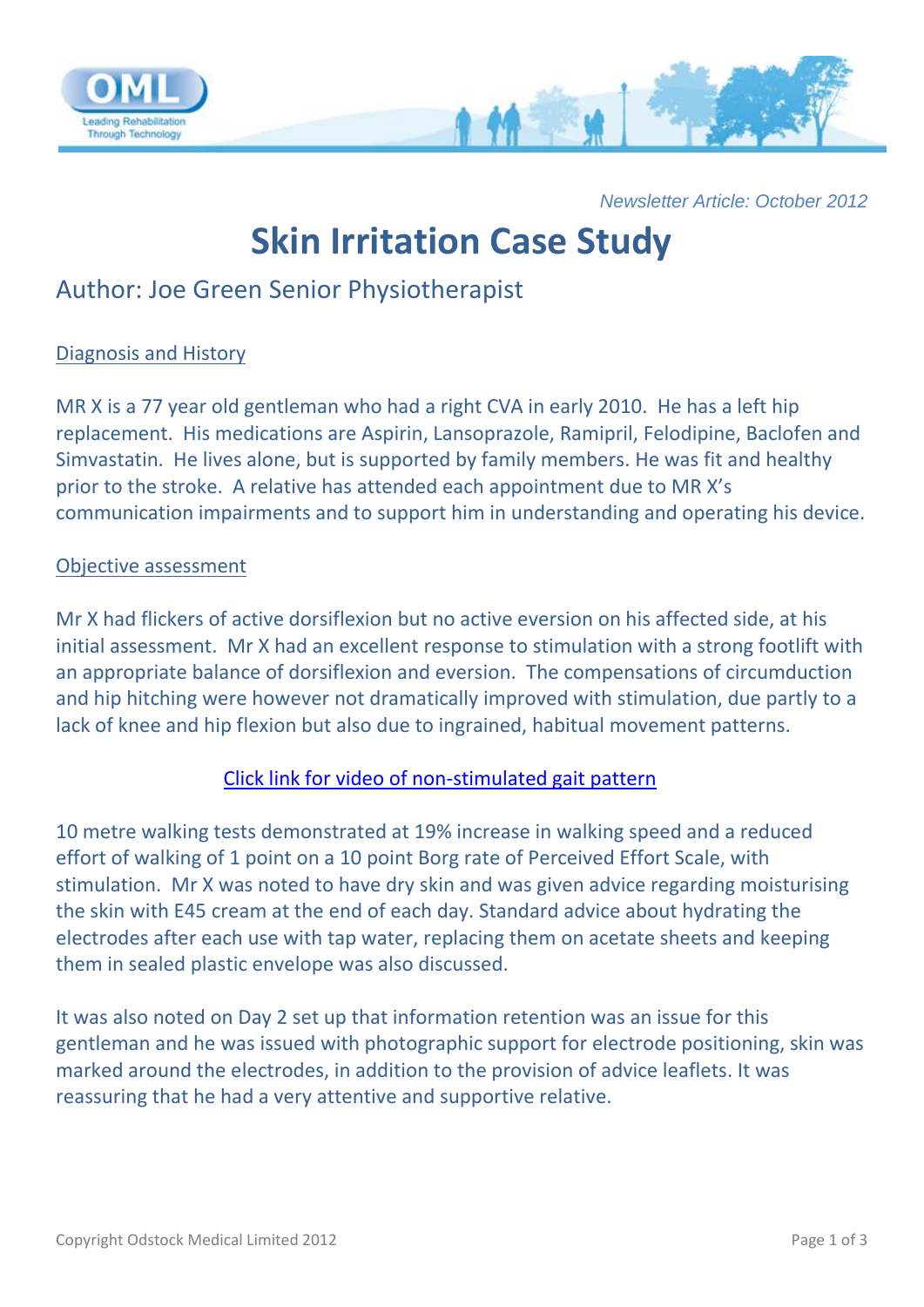| <b>Electrodes</b>   | Standard position/polarity |
|---------------------|----------------------------|
| Waveform            | <b>Asymmetrical</b>        |
| Current             | $70 \text{ ma}$            |
| <b>Rising ramp</b>  | 200 ms                     |
| <b>Extension</b>    | 200 ms                     |
| <b>Falling Ramp</b> | <b>50 ms</b>               |
| <b>Frequency</b>    | <b>40 Hz</b>               |
| <b>Timing</b>       | <b>Adaptive</b>            |
| Exercise 45 mins    | On 3 Off 5 Ramp 1          |

#### Six week follow up appointment

Mr X reported that he had become independent in the use of the device after 5 days of support. He presented with significant skin irritation which had not stopped him using his device. He had however not used the device for the last week as he had cut through the leads with scissors.



Negative electrode at Head of Fibula.

Discrete blisters (approx. 6) with heads removed. One healing with scab



Positive electrode at Tibialis anterior

A larger area with skin discoloration, as well as numerous mainly healing (scabbed) blisters

A Skin Irritation Form was completed as standard in this situation. Additional findings were:

• Irritation had been present for approximately 28 days

• Mr X has a history of dry, itchy skin